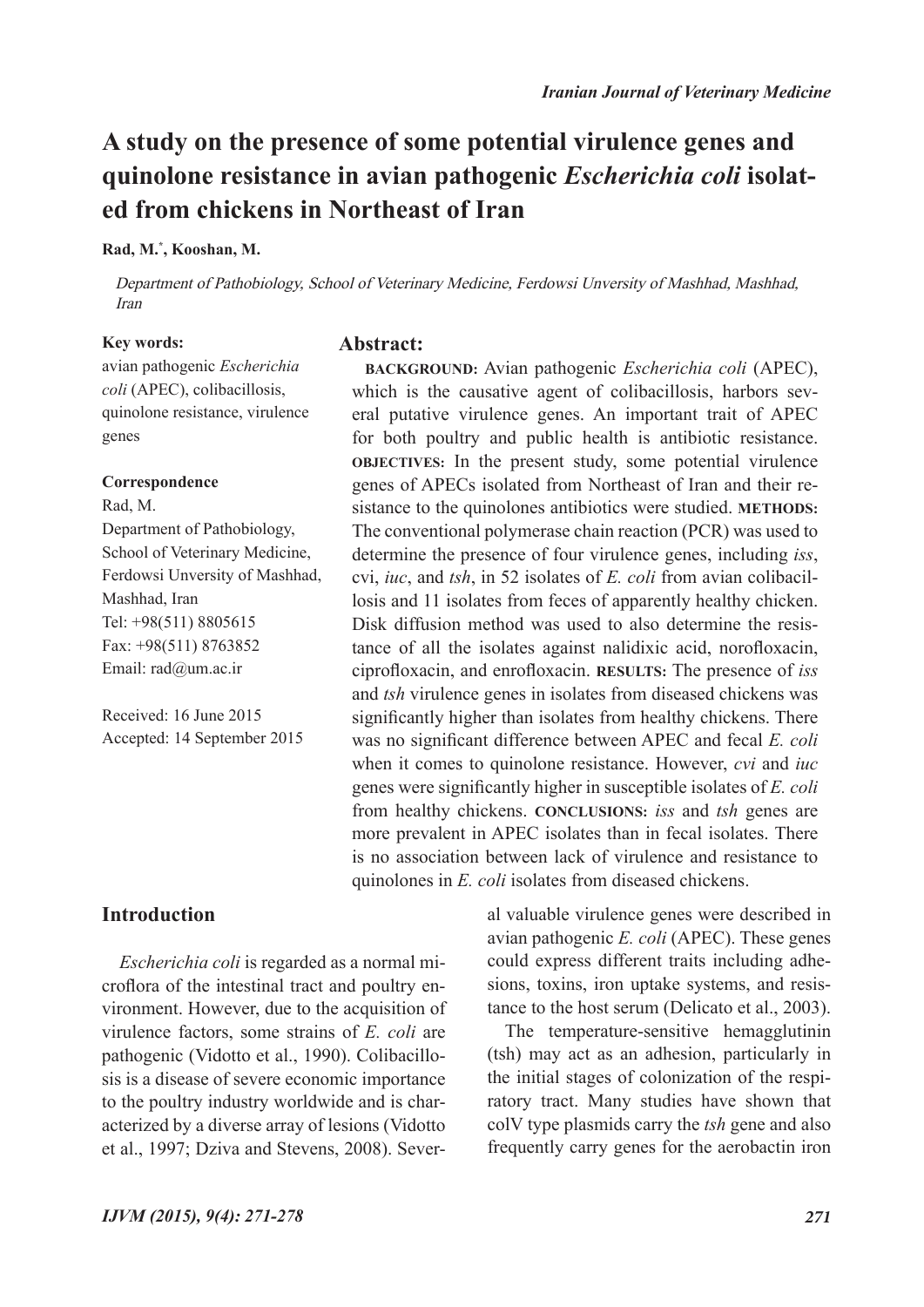uptake system (Delicato et al., 2002; Tivendale et al., 2004; Nakazato et al., 2008). The association of *tsh* with lethal APEC isolates suggested that *tsh* may be a virulence factor and/or could be physically linked to some independent virulence determinants (Dozois et al., 2000). The increased serum survival (*iss*) gene encodes a protein that plays a role in serum resistance, and the presence of this gene in pathogenic avian strains has been shown to be highly significant (McPeake et al., 2005). The *iuc*C, a gene encoding a protein involved in aerobactin production and cvi, the colicin V (colV) immunity gene, are involved in the establishment of avian infection (Skyberg et al., 2003; Moon et al., 2006).

Several studies have shown that quinolone resistant *E. coli* strains display reduced virulence (Johnson et al., 2004; Sherwood et al., 1983; Orden et al., 1999). However, the lack of pathogenicity islands does not arise from *gyrA* mutation, but both are consequences of chromosomal characteristics and would be intrinsic bacterial characteristics (Piatti et al., 2008). This study was designed to investigate the presence of four virulence-associated genes in avian *E. coli* isolated from diseased and healthy chickens. This study also aimed at clarifying the association of the incidence of these virulence factors with resistance against quinolones.

## **Material and Methods**

**Bacterial isolates:** A total of 63 *E. coli* isolates were collected from diseased and healthy chickens in several broiler farms in Khorasan district (Northeast Iran). Fifty two isolates out of 63 were obtained from heart and liver specimens of colobacillosis cases in pure culture. The remaining isolates were obtained from feces of apparently healthy chickens. The identity of *E. coli* isolates was confirmed using standard biochemical tests (Quinn et al., 2002).

All isolates were stored in nutrient broth

with 15% glycerol at -20°C. For DNA extraction, isolates were grown on either Mac-Conkey agar (HiMedia, India) or nutrient agar (HiMedia, India) over night at 37°C.

**Polymerase chain reaction (PCR) assay:**  DNA was extracted from all isolates of *E. coli* using genomic DNA extraction kit (Bioneer, Korea). The isolates were examined for *iss*, *tsh*, *iuc*, and *cvi* genes using single PCR assay. Primer sequences are listed in Table 1, on the basis of published sequences for these genes (Skyberg et al., 2003). Primers were synthesized by Bioneer company, South Korea. The PCR assay was carried out in a total volume of 25 μl of the PCR premix mixture (Bioneer company, South Korea) containing Taq DNA polymerase (1U), MgCl2 (1.5 Mm), each of the deoxynucleotide triphosphates  $(250 \mu m)$ , KCl (30 Mm) and Tris-Hcl pH=9 (10 mM). Two microliters of the template DNA (200 ng) and 1 µl of each primers (forward and reverse) (25 pmol) were added.

**Amplification was performed according to the following conditions:** an initial denaturation at 95ºC for 5 min; for 30 cycles: denaturation at 95ºC for 30 s, annealing at 55ºC for 45 s, extension at 72ºC for 1.5 min and a final extension at 72ºC for 7 min. The products were then separated in a 1.5% agarose gel. A 100 bp ladder (Fermentas Inc., USA) was used as a size reference. For establishment of the protocol, four *E. coli* isolates, containing the target genes, were identified by sequencing, and these isolates were used as positive controls. *E. coli* C600 (K12) was used as negative control.

**Antimicrobial susceptibility testing:** Antimicrobial susceptibility test was carried out for 22 isolates from chicken with colibacillosis and 11 isolates from the feces of healthy birds. The test was done using disk diffusion method on Mueller-Hinton agar (HiMedia, India). The antimicrobial agents used in this study were nalidixic acid, norfloxacin, enrofloxacin, and ciprofloxacin (PadtanTeb, Iran). Results of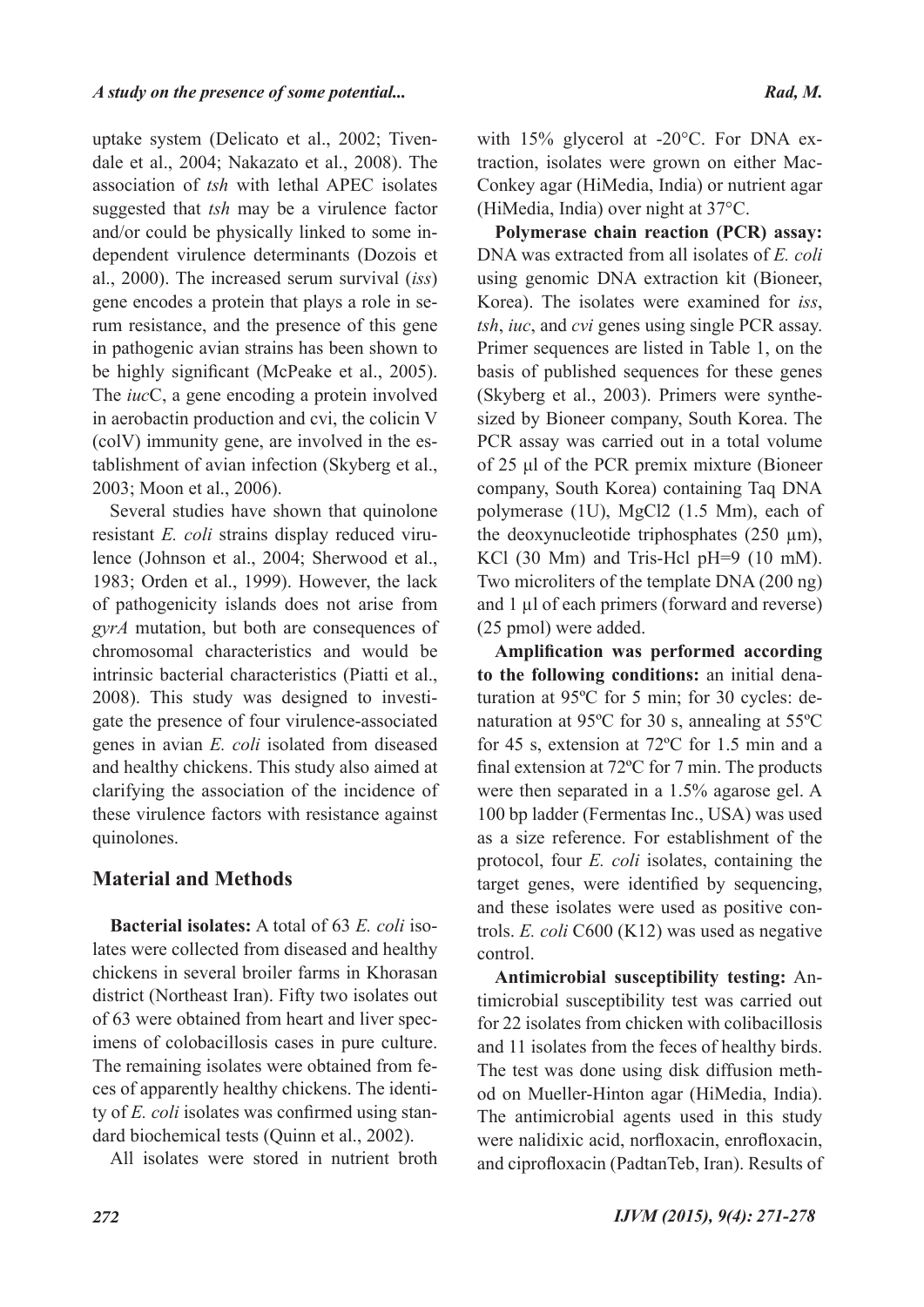### *Rad, M.*

the tests were interpreted using the guidelines of Clinical and Laboratory Standards Institute (CLSI) (Quinn et al., 2002).

**Statistical analysis:** Statistical analysis was performed using the *Chi-square test*. The threshold for significance was a p value  $\leq 0.05$ .

**Sequence analysis:** Four amplicons from four *E. coli* isolates with the genes *iss*, *tsh*, *cvi*  and *iuc* were sequenced in one direction by Bioneer company (South Korea). Sequences were examined for identity with published sequence data (Table 1) from National Center for Biotechnology Information (NCBI).

## **Results**

**Detection of virulence genes:** The detected virulence genes using PCR are shown in Table 2. Amplicons for cvi, *tsh*, *iuc*, and *iss* are easily resolved when compared with a standard 100-bp ladder (Figure 1). Isolates from healthy birds were negative for *iss* gene, but was detected in 38.46% of the diseased isolates. The *tsh* gene was detected in 67.3% of pathogenic isolates, but only 27.3% of fecal isolates were positive for *tsh* gene. The *cvi*  gene was detected in 53.84% of pathogenic isolates and was detected in 90.9% of the isolates from healthy birds. Forty-three out of 52 (82.69%) isolates from colibacillosis cases and 10 out of 11 (90.9%) isolates from healthy birds possessed *iuc* sequence. Twelve patterns were found among pathogenic isolates, and 2 of them (*iss*+, cvi+, *iuc*+, *tsh*+ and *iss*-, cvi+, *iuc*+, *tsh*+) being the most prevalent. Only one pattern (*iss*-, cvi+, *iuc*+, *tsh*-) was significantly higher in isolates from healthy chickens (Table 3).

**Association of virulence gene with antimicrobial resistance:** There was no significant difference on the frequency of virulence genes between susceptible and resistant *E. coli* from diseased chickens against quinolone and fluoroquinolones.

However, *cvi* and *iuc* genes were signifi-



Figure 1. PCR products for *iuc*, cvi, *iss* and *tsh* genes. 9: 100 bp plus DNA ladder. 1, 3, 5 and 7: positive control strains for *iuc*, cvi, *iss* and *tsh* genes, respectively. 2, 4, 6 and 8: positive isolates for *iuc*, cvi, *iss* and *tsh* genes, respectively. 10, negative control.

cantly higher in ciprofloxacin and norfloxacin susceptible isolates as compared to the resistant ones in healthy chickens (Table 4).

**Sequence analysis:** Four amplicons represented the expected sequences with more than 90% identity with published data from NCBI (Table 1).

## **Discussion**

In terms of virulence of *E. coli* strains in poultry, several factors have been reported, including adhesions, iron sequestering systems, capsular and lipopolysaccharide antigens, and toxins (Dho and Lafont, 1984; Penteado et al., 2002; Stordeur et al., 2002; Vidotto et al., 2004; Germon et al., 2005; Knobl et al., 2006; Lymberopoulos et al., 2006; Musa et al., 2009). Rooks can serve as a reservoir of avian pathogenic virulence factors, and potentially transmit *E. coli* over long distances (Kmet et al., 2013). In this study, four virulence genes (tsh, cvi, *iuc*, and *iss*) were detected in *E. coli* isolates from both diseased and healthy chickens. Quinolone resistance was also determined in a few of these isolates. Only *iss*, the increased serum survival gene sequence, was negative in isolates from healthy chickens, but 38.46% of the isolates were detected in diseased chick-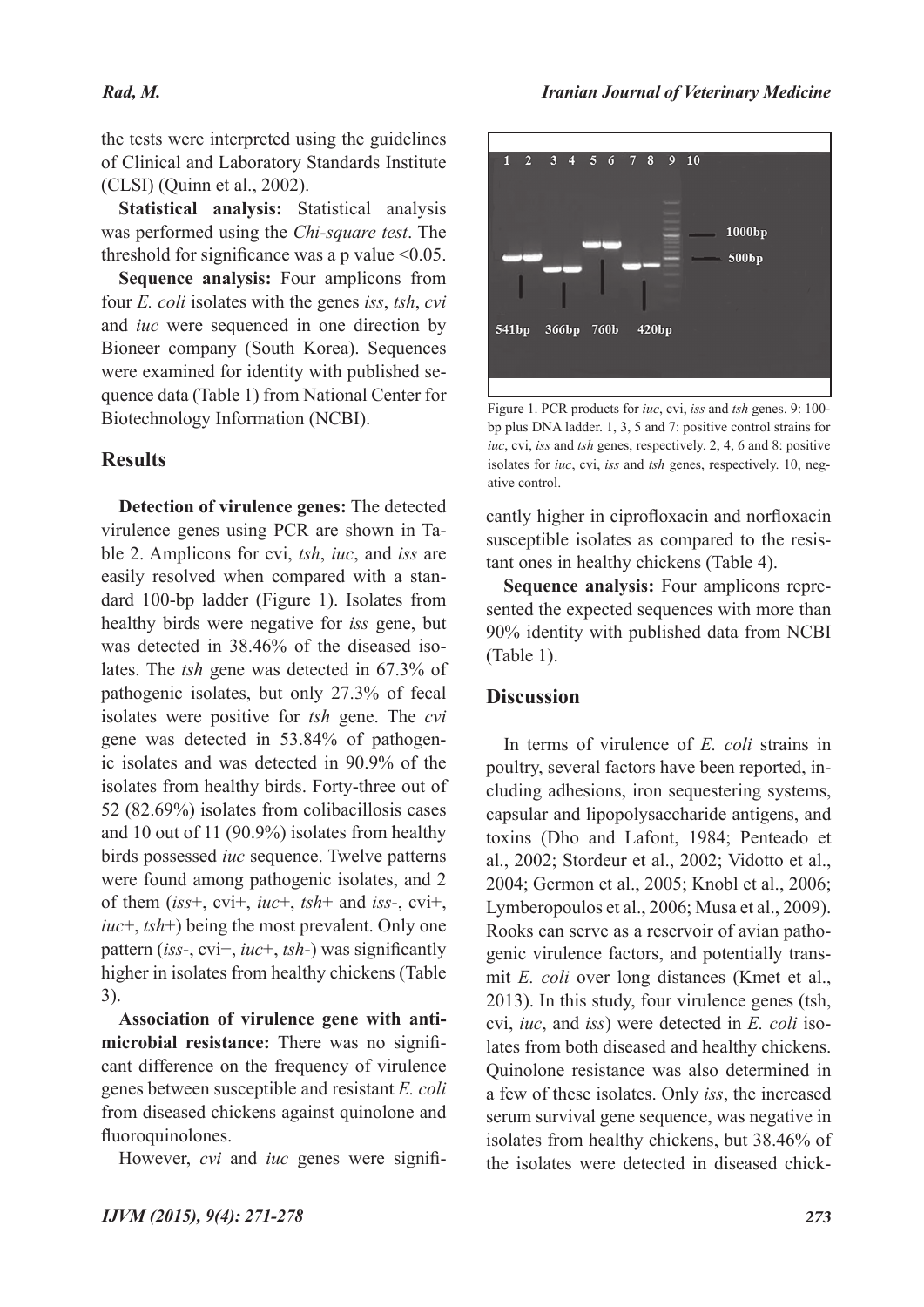| <b>Name</b> | Primer Sequence (5' to 3')                              | Gene bank ACC.no. | size (bp) | Reference           |
|-------------|---------------------------------------------------------|-------------------|-----------|---------------------|
| $i_{SS}$    | F: GTGGCGAAAACTAGTAAAACAGC<br>R: CGCCTCGGGGTGGATAA      | FA 042279.1       | 760       | Skyberg et al. 2003 |
| tsh         | F: GGGAAATGACCTGAATGCTGG<br>R: CCGCTCATCAGTCAGTACCAC    | YA 280856.1       | 420       | Skyberg et al. 2003 |
| iuc         | F: CGCCGTGGCTGGGGTAAG<br>R: CAGCCGGTTCACCAAGTATCACTG    | X 76100.1         | 541       | Skyberg et al. 2003 |
| cvi         | F: GGGCCTCCTACCCTTCACTCTTG<br>R: ACGCCCTGAAGCACCACCAGAA | FA 062858.1       | 366       | Skyberg et al. 2003 |

Table1. Sequence and specificity of PCR primers and their product sizes.

Table 2. Distribution of virulence genes between *E. coli* isolates from diseased and healthy chickens.

| <b>Virulence genes</b> | <i>E.coli</i> isolates from diseased<br>chickens (52) | <i>E.coli</i> isolates from healthy<br>chickens (11) | P - value |
|------------------------|-------------------------------------------------------|------------------------------------------------------|-----------|
| $iss$ +                | 20                                                    | $\theta$                                             | 0.013     |
| $i_{SS}$               | 32                                                    | 11                                                   |           |
| $cvi$ +                | 10                                                    | 28                                                   | 0.02      |
| cvi                    | 24                                                    |                                                      |           |
| $iuc +$                | 43                                                    | 10                                                   | 0.50      |
| $iuc$ <sub>-</sub>     | 9                                                     |                                                      |           |
| $tsh +$                | 35                                                    | 3                                                    | 0.014     |
| tsh                    | 17                                                    | 8                                                    |           |

Table 3. Virulence gene patterns between *E. coli* isolates from diseased and healthy chickens.

| Pattern | iss                      | cvi    | iuc                      | tsh    | Isolates from diseased chickens $(\% )$ | Isolates from healthy chickens $(\% )$ | P-value  |
|---------|--------------------------|--------|--------------------------|--------|-----------------------------------------|----------------------------------------|----------|
|         | $+$                      | $^{+}$ | $^{+}$                   | $+$    | $9(17.3\%)$                             | $\theta$                               | 0.14     |
| 2       | $\overline{\phantom{a}}$ | $^{+}$ | $^{+}$                   |        | $4(7.7\%)$                              | $7(63.6\%)$                            | < 0.0001 |
| 3       | $\overline{\phantom{a}}$ | $^{+}$ | $^{+}$                   | $^{+}$ | $9(17.3\%)$                             | 2(18.2)                                | 0.94     |
| 4       |                          |        | $^{+}$                   | $^{+}$ | $6(11.5\%)$                             | $\theta$                               | 0.24     |
| 5       |                          |        |                          | $^{+}$ | $3(5.8\%)$                              | $\mathbf{0}$                           | 0.42     |
| 6       |                          |        | $^{+}$                   |        | $8(15.4\%)$                             | 1(9%)                                  | 0.59     |
| 7       |                          | $^{+}$ | ۰                        | $^{+}$ | $2(3.8\%)$                              | 1(9%)                                  | 0.46     |
| 8       | $+$                      | $^{+}$ | $+$                      |        | $3(5.8\%)$                              | $\theta$                               | 0.42     |
| 9       | $+$                      |        | $^{+}$                   | $^{+}$ | $4(7.7\%)$                              | $\theta$                               | 0.35     |
| 10      | $+$                      |        | $\overline{\phantom{0}}$ |        | $1(1.1\%)$                              | $\theta$                               | 0.65     |
| 11      | $\! + \!\!\!\!$          |        | $^{+}$                   |        | $1(1.1\%)$                              | $\theta$                               | 0.65     |
| 12      | $+$                      |        |                          | $^{+}$ | $2(3.8\%)$                              | $\overline{0}$                         | 0.51     |

ens. Serum resistance is a characteristic related to the virulence of strains. Majority of the pathogenic strains in 1-day-old chickens that demonstrated the lowest LD50 were resistant to normal rabbit and chicken serum (Vidotto et al., 1990). Horne et al. (2000) found out that the presence of a gene for increased serum survival, the *iss* gene and its protein product, ISS, are potential targets for detection and control of avian colibacillosis.

Tivendale et al. (2004) showed that the putative virulence genes *iss* and *tsh*, and the aerobactin operon are on the plasmid pVMO1. They showed that both the aerobactin operon and *iss* were associated with high levels of virulence in APEC, but the possession of either gene was sufficient for intermediate levels of virulence.

Concerning *tsh* gene, some researchers concluded that the presence of *tsh* was not neces-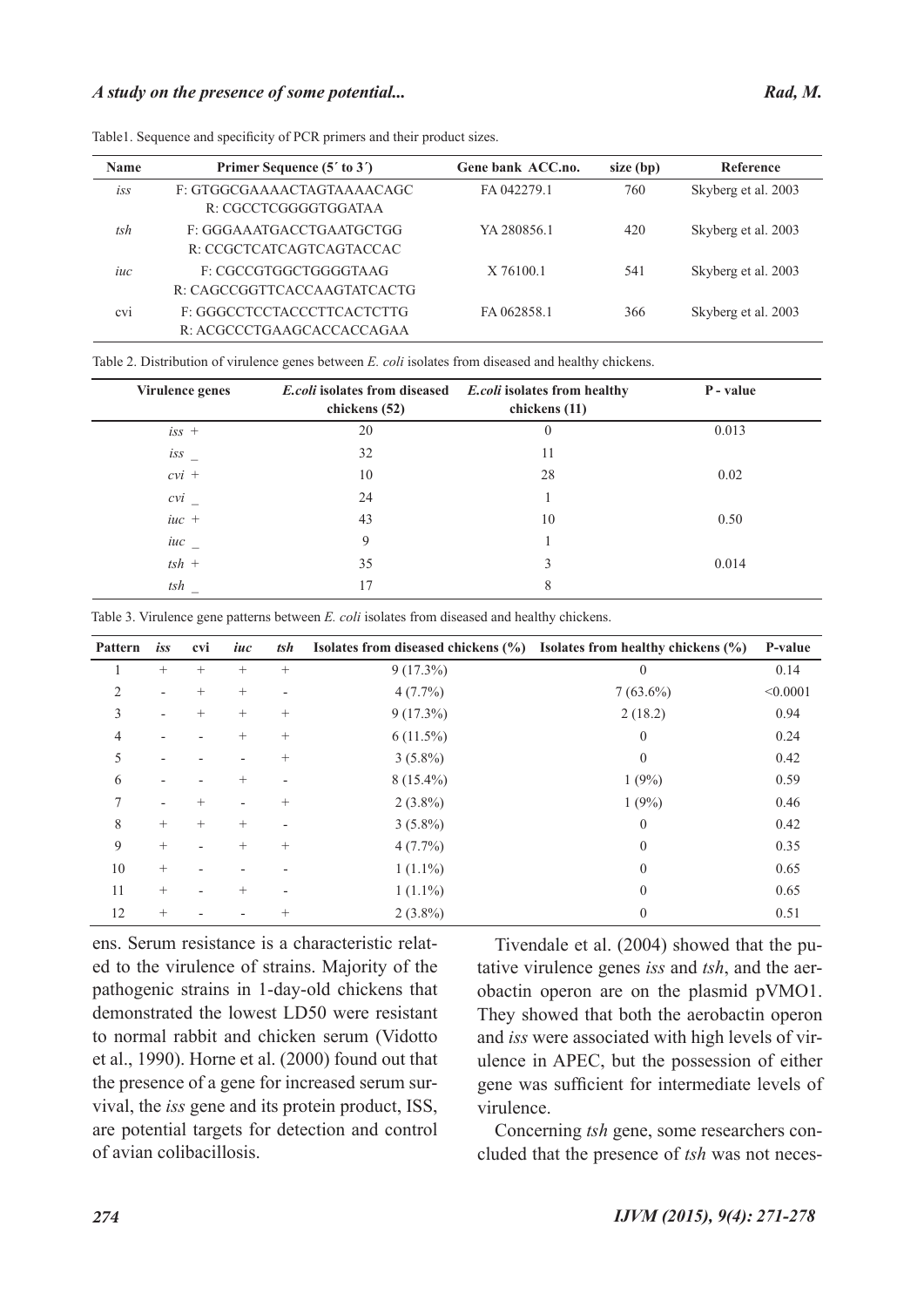| Pattern        | iss                      | cvi                      | iuc    | tsh                      | <b>Isolates from dis-</b><br>eased chickens $(\% )$ | <b>Isolates from healthy</b><br>chickens $\frac{6}{6}$ | P-value  |
|----------------|--------------------------|--------------------------|--------|--------------------------|-----------------------------------------------------|--------------------------------------------------------|----------|
|                | $^{+}$                   | $^{+}$                   | $+$    |                          | $9(17.3\%)$                                         | $\theta$                                               | 0.14     |
| $\overline{2}$ |                          | $+$                      | $+$    | $\overline{\phantom{0}}$ | $4(7.7\%)$                                          | $7(63.6\%)$                                            | < 0.0001 |
| 3              | $\overline{\phantom{a}}$ | $+$                      | $^{+}$ | $^{+}$                   | $9(17.3\%)$                                         | 2(18.2)                                                | 0.94     |
| 4              | $\overline{\phantom{a}}$ | $\overline{\phantom{a}}$ | $+$    |                          | $6(11.5\%)$                                         | $\theta$                                               | 0.24     |
| 5              |                          |                          |        | $^{+}$                   | $3(5.8\%)$                                          | $\theta$                                               | 0.42     |
| 6              |                          | $\overline{\phantom{0}}$ | $+$    | $\overline{\phantom{a}}$ | $8(15.4\%)$                                         | 1(9%)                                                  | 0.59     |
| 7              |                          | $^{+}$                   |        | $^{+}$                   | $2(3.8\%)$                                          | 1(9%)                                                  | 0.46     |
| 8              | $\boldsymbol{+}$         | $+$                      | $+$    | $\overline{\phantom{a}}$ | $3(5.8\%)$                                          | $\theta$                                               | 0.42     |
| 9              | $\boldsymbol{+}$         | $\overline{\phantom{0}}$ | $^{+}$ | $^{+}$                   | 4(7.7%)                                             | $\theta$                                               | 0.35     |
| 10             | $+$                      |                          |        |                          | $1(1.1\%)$                                          | $\theta$                                               | 0.65     |
| 11             | $\boldsymbol{+}$         |                          | $^{+}$ |                          | $1(1.1\%)$                                          | $\theta$                                               | 0.65     |
| 12             | $^{+}$                   |                          |        | $^{+}$                   | $2(3.8\%)$                                          | $\theta$                                               | 0.51     |

Table 4. Association of antimicrobial resistance and virulence genesin *E. coli* isolates from diseased and healthy chickens. (a, b) in each row shows significant different (p<0.05). (c) and d in each row shows significant different (p<0.05).

sary for virulence (Tivendale et al., 2004; Dziva and Stevens, 2008). In contrast, this study showed that the *tsh* gene was significantly higher (67.3%) in the avian pathogenic isolates as compared to the fecal isolates from healthy chickens (27.3%). The results of this study are in agreement with the findings of other studies (Maurer et al., 1998; Dozois et al., 2000; Delicato et al., 2002). The temperature-sensitive hemagglutinin (tsh) is a member of the auto transporter group of proteins and was first identified in APEC strain X7122. The *tsh* occurrence among isolates from diseased chickens was significantly associated with high lethality for chickens (Dozois et al., 2000).

In this study, *E. coli* isolates from healthy chickens had significantly higher incidence of *cvi* gene, when compared with *E. coli* isolates from diseased chickens. The role of colV in pathogenesis of *E. coli* is controversial (Ngeleka et al., 1996). The production of colV, 8 mediated by colV plasmid, is a trait associated with the invasion and pathogenicity of *E. coli*. In general, genes usually found on plasmid pColV (tsh, *iss*, and hlyF) were associated with APEC. On the other hand, extra-intestinal pathogenic *E. coli* strains showed lower frequencies or no statistical difference in the frequencies of genes which are usually found

in plasmid pColV (Maluta et al., 2014). However, it has been emphasized that colV activity itself is not necessary for the virulence of *E. coli* (Blanco et al., 1997).

In the present study, there was no significant difference on the incidence of *iuc* gene between *E. coli* isolates from healthy and diseased chickens.

Different gene patterns were considered in pathogenic and fecal isolates. Among 118 APEC isolates tested by Moon et al. (2006), 57.6% of the isolates were positive for cvi, 55% were positive for *tsh*, 47.5% were positive for *iuc*C and 38% were positive for *iss*. They concluded that these virulence genes are associated with avian colibacillosis in Korea. In the present study, among the 57 isolates, 29% of these isolates had cvi, 67% had *tsh*, 83% had *iuc*, and 38% had *iss*. Only one out of twelve gene combination patterns was significantly higher in isolates from healthy chickens than the diseased chickens. Sixty-four percent of the isolates of healthy chicken had this pattern (tsh-, *iss*-, cvi+, and *iuc*+). However, only 8% of the isolates from diseased chicken had the same pattern. In this study, it was shown that there were various gene clusters in avian *E. coli*. The presence of *tsh* and/or *iuc* seems to be an important trait among isolates from coli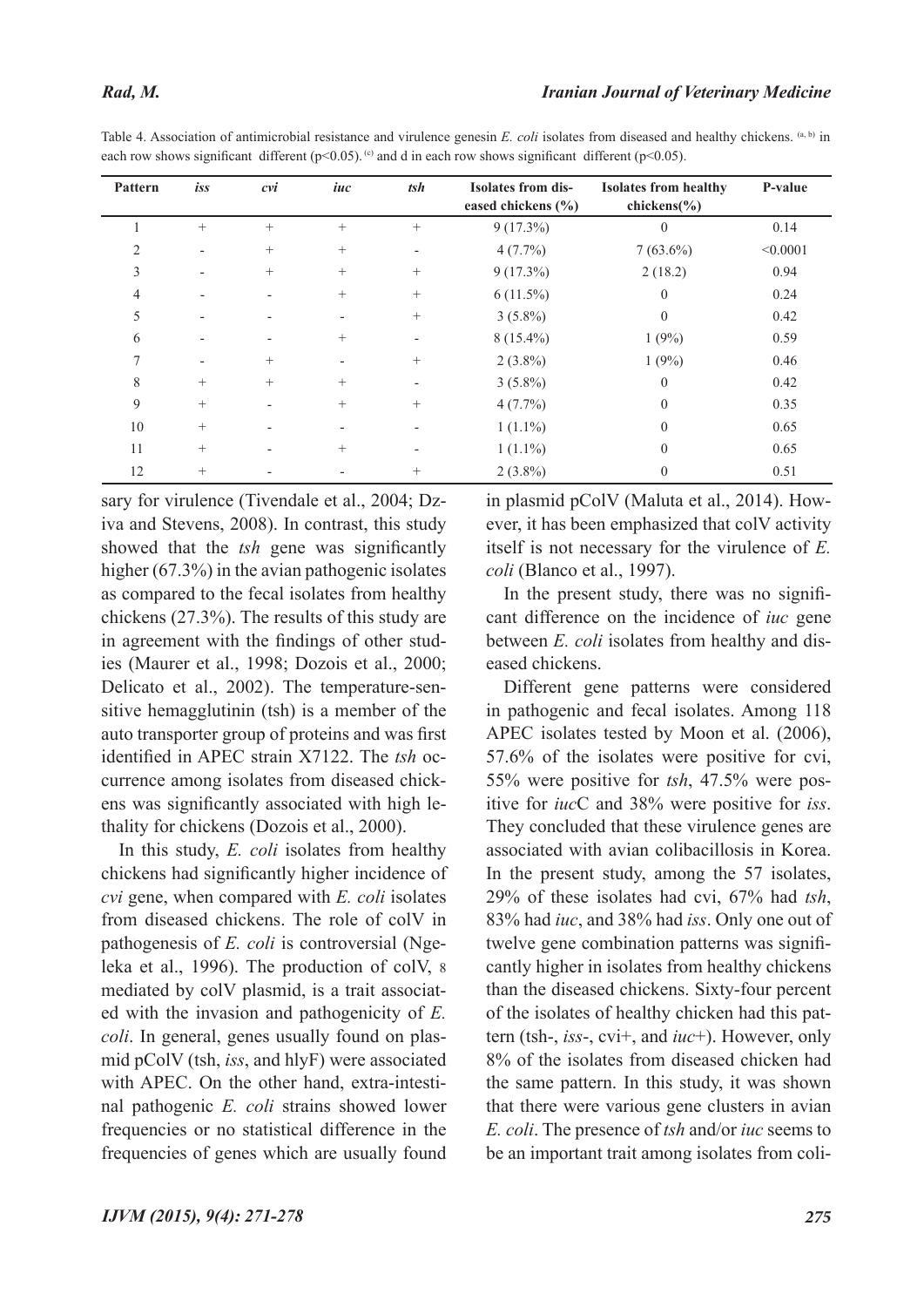bacillosis. In addition, *iss* virulence gene was found in 38% of the avian pathogenic isolates. But *iss* virulence gene was not found in healthy ones. The presence of *iss* gene may be considered for APEC strains differentiation from the non-pathogenic isolates. However, the absence of this gene cannot be differentiated between pathogenic and non-pathogenic isolates.

Quinolones have high *in vitro* activity against Gram-negative bacteria, such as *E. coli*, but the number of quinolone resistant *E. coli* have increased in animals since their introduction in late 1980s (Guler et al., 2008). The association between virulence characteristics of *E. coli* and quinolone resistance is a complex phenomenon. In this study, quinolone-susceptible (ciprofloxacin and norfloxacin) isolates were shown to have significantly higher virulence genes (*cvi* and *iuc*) than quinolone-resistant isolates in healthy chickens. This conclusion could be attributed to the explanation that *cvi* and *iuc* are not located on the plasmid, which mediated antimicrobial resistance. On the other hand, it may be related to over-usage of these antibacterial agents as prophylaxis in healthy birds. For the presence of virulence genes between quinolone-susceptible and quinolone-resistant isolates in diseased chickens, no significant difference was observed.

In contrast to the results of the present study, Johnson et al. (2004) reported that multi-drug-resistant *E. coli* isolates appear to be significantly less virulent than susceptible isolates. Non-enterotoxigenic *E. coli* (ETEC) isolates were shown to be more resistant to antimicrobial agents, such as ampicillin, chloramphenicol, chlortetracycline and polymyxin B, than ETEC isolates (Sherwood et al., 1983). Strains producing some virulence factors of eae, K99, and necrotoxin were shown to be more susceptible to quinolones than not expressing these factors (Orden et al., 1999). However, it seems that the association of antimicrobial resistance with virulence may also

depend on the types of virulence factors, antimicrobial agents, and status of the host. Further studies are needed to clarify the association of virulence factors of *E. coli* isolates and resistance against antimicrobial agents.

#### **Acknowledgements**

This project was supported by research grant (grant no. 3010) from Ferdowsi University of Mashhad. The authors wish to thank of Mrs. Gholamhosseini Moghadam for her technical assistance.

#### **References**

- Blanco, J.E., Blanco, M., Mora, A., Blanco, J. 1. (1997) Production of toxins (Enterotoxins, verotoxins, and necrotoxins) and colicins by *Escherichia coli* strains isolated from septicemic and healthy chickens: relationship with in vivo pathogenicity. J Clin Microbiol. 35: 2953- 2957.
- Delicato, E.R., Guimaraes de Brito, B., 2. Konopatzki, A.P., Gaziri, L.C.J., Vidotto, M.C. (2002) Occurrence of temperature-sensitive hemagglutinin among avian *Escherichia coli*. Avian Dis. 46: 713-716.
- Delicato, E.R., Guimaraes de Brito, B., Gaziri, 3. L.C.J., Vidotto, M.C. (2003) Virulence-associated genes in *Escherichia coli* isolates from poultry with colibacillosis. Vet Microbiol. 94: 97-103
- Dho, M., Lafont, J.P. (1984) Adhesive proper-4. ties and iron uptake ability in *Escherichia coli* lethal and nonlethal for chicks. Avian Dis. 28: 1016-1025.
- Dozois, C.M., Dho-Moulin, M., Bree, A., Fair-5. brother, J.M., Desautels, C., Curtiss, R. (2000) Relationship between the *tsh* autotransporter and pathogenicity of avian *Escherichia coli* and localization and analysis of the *tsh* genetic region. Infect Immun. 68: 4145-4154.
- Dziva, F., Stevens, M.P. (2008) Colibacillosis 6. in poultry: unravelling the molecular basis of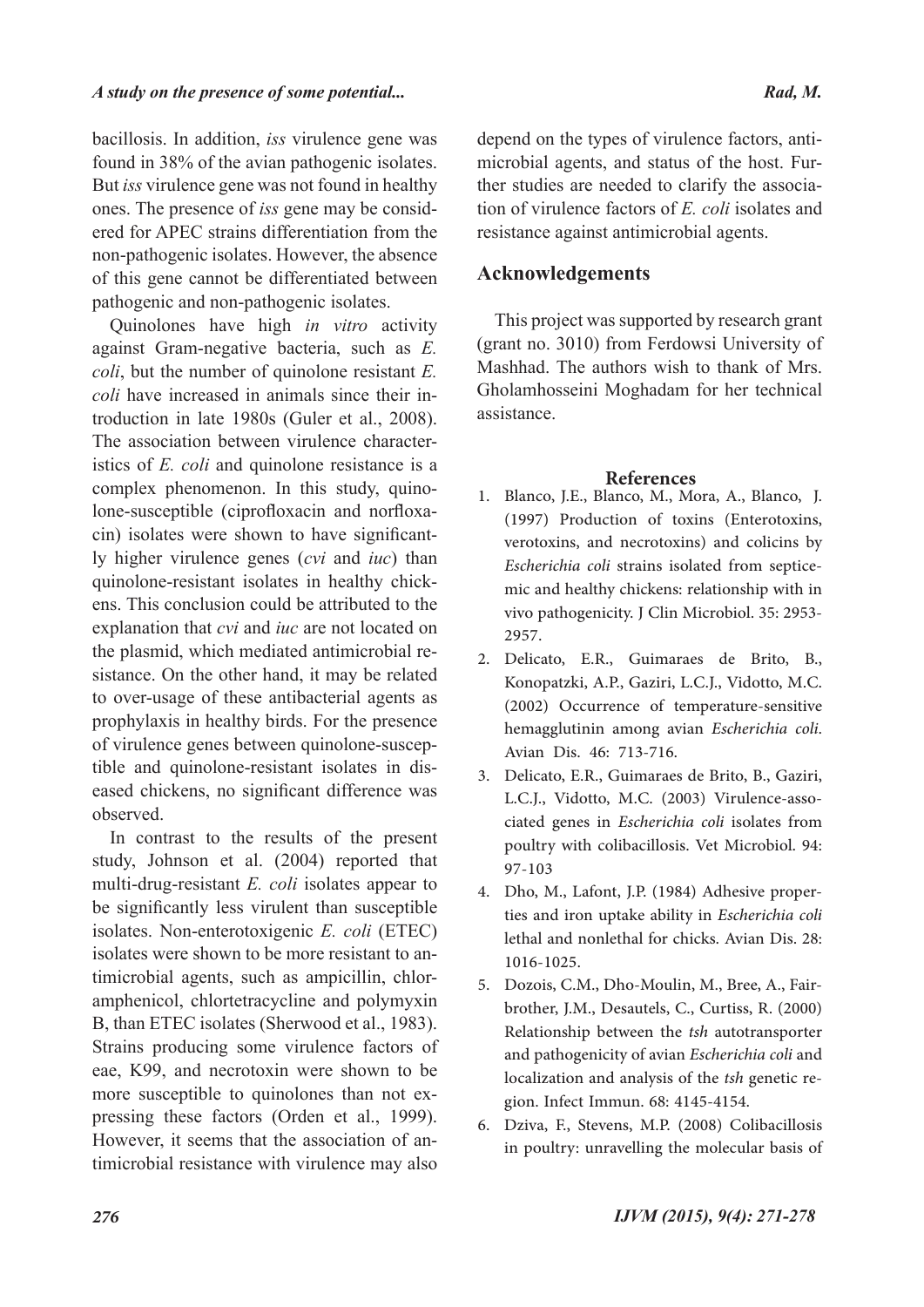virulence of avian pathogenic *Escherichia coli* in their natural hosts. Avian Pathol. 37: 355- 366.

- 7. Germon, P., Chen, Y.H., He, L., Blanco, J.E., Bree, A., Schouler, C., Huang, S.H., Mou-<br>lin-Schouleur, M. (2005) ibeA, a virulence fac-<br>tor of avian pathogenic *Escherichia coli*. Mi-<br>crobiology. 151: 1179-1186.
- Guler, L., Gunduz, K., Ok, U. (2008) Virulence 8. factors and antimicrobial susceptibility of *Escherichia coli* isolated from calves in Turkey. Zoonoses Public Health. 55: 249-257.
- dings, C.W., Nolan, L.K. (2000) Cloning and sequencing of the *iss* gene from a virulent avi- an *Escherichia coli*. Avian Dis. 44: 179-184. 9. Horne, S.M., Pfaff-McDonough, S.J/, Gid-
- 10. Johnson, J.R., Kuskowski, M.A., Gajewski, A., Sahm, D.F., Karlowsky, J.A. (2004) Virulence characteristics and phylogenetic background of multidrug-resistant and antimicrobial-sus- ceptible clinical isolates of *Escherichia coli* from across the United States. J Infect Dis. 190: 1739-1744.
- 11. Knobl, T., Gomes, T.A.T., Vieira, M.A.M., Ferreira, F., Bottino, J.A., Ferreira, A.J.P. (2006) Some adhesins of avian pathogenic *Escherich*<br> *ia coli* (APEC) isolated from septicemic poul-<br>
try in Brazil. Braz J Microbiol. 37: 379-384.
- Lymberopoulos, M.H., Houle, S., Daigle, F., 12. Leveille, S., Bree, A., Moulin-Schouleur, M., Johnson, J.R., Dozois, C.M. (2006) Characterization of Stg fimbriae from an avian pathogen-<br>ic *Escherichia coli* O78:K80 strain and assess-<br>ment of their contribution to colonization of the chicken respiratory tract. J Bacteriol. 188: 6449-6459.
- er, S.G. (1998) The occurrence of ambient temperature-regulated adhesions, curli, and the temperature-sensitive hemagglutinin *Tsh*  among avian *Escherichia coli*. Avian Dis. 42: 106-118. 13. Maurer, J.J., Brown, T.P., Steffens, W.L., Thay-
- McPeake, S.J.W., Smyth, J.A., Ball, H.J. (2005) 14. Characterisation of avian pathogenic *Esch- erichia coli* (APEC) associated with colisep-

ticaemia compared to faecal isolates from healthy birds. Vet Microbiol. 110: 245-253.

- Moon, B.M., Won, G.Y., Cho, Y.Y., Jin, J.K., 15. Oh, I.G., Park, J.H., Eo, S.K., Lee, J.H. (2006) Isolation and characteristics of avian patho- genic *Escherichia coli* from birds associated with colibacillosis. Proceedings of AZWMP 26-29 Oct, Bangkok, Thailand.
- Musa, H.H., He, S.F., Wu, S.L., Zhu, C.H., 16. Liu, Z.H., Zhang, Z.N., Raj, V.S., Gu, R.X., Zhu, G.Q. (2009) Genetic engineering of avi- an pathogenic *E. coli* to study the functions of FimH adhesion. Indian J Exp Biol. 47: 916- 920.
- 17. Nakazato, G., Amabile de Campos, T., Guedes Stehling, E., Brocchi, M., Dias da Silveira, W. (2009) Virulence factors of avian pathogenic *Escherichia coli* (APEC). Pesq Vet Bras. 29: 479-486.
- 18. Ngeleka, M., Kwaga, J.K.P., White, D.G., Whit-<br>tman, T.S., Riddell, C., Goodhope, R., Potter, A.A., Allan, B. (1996) *Escherichia coli* cellulites in broiler chickens: clonal relationships among strains and analysis of virulence-associated factors of isolates from diseased birds. Infect Immun. 64: 3118-3126.
- 19. Orden, J.A., Ruiz-Santa-Quiteria, J.A.S., Cid, D., Fuente, R. (1999) In vitro activities of cephalosporins and quinolones against *Esche� richia coli* strains isolated from diarrheic dairy calves. Antimicrob Agents Chemother. 43: 510-513.
- 20. Penteado, A.S., Ugrinovich, L.A., Blanco, J., Blanco, M., Blanco, J.E., Mora, A., Andrade, JRC, Correa, S.S., Pestana de Castro, A.F. (2002) Serobiotypes and virulence genes of *Escherichia coli* strains isolated from diarrheic and healthy rabbits in Brazil. Vet Microbiol. 89: 41-51.
- 21. Piatti, G., Mannini, A., Balistrer, M., Schito, A.M. (2008) Virulence factors in urinary *Esch-*<br>*erichia coli* strains: phylogenetic background and quinolone and fluoroquinolone resis- tance. J Clin Microbiol. 46: 480-487.
- 22. Quinn, P.J., Markey, B.K., Carter, M.E., Don-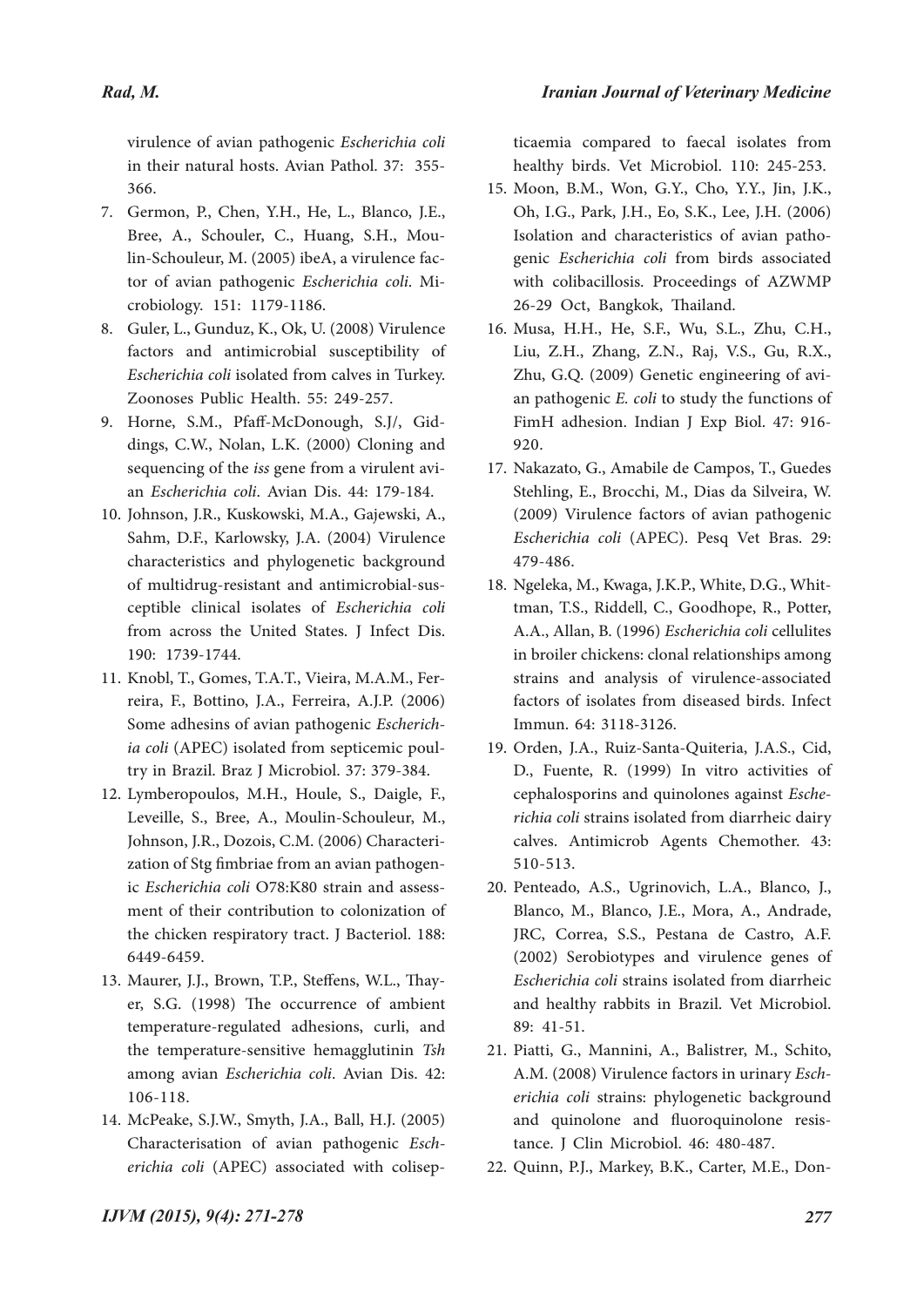nelly, W.J., Leonard, F.C. (2002) Veterinary Microbiology and Microbial Disease. Black- well Science., Edinburgh, Scotland.

- 23. Sherwood, D., Snodgrass, D.R., Lawson, G.H.K. (1983) Prevalence of enterotoxigen- ic *Escherichia coli* in calves in Scotland and northern England. Vet Rec. 113: 208-212.
- 24. Skyberg, J.A., Horne, S.M., Giddings, C.W., Wooley, R.E., Gibbs, P.S., Nolan, L.K. (2003) Characterizing avian *Escherichia coli* isolates with multiplex polymerase chain reaction. Avian Dis. 47: 1441-1447.
- 25. Stordeur, P., Marlier, D., Blanco, J., Oswald, E., Biet, F., Dho-Moulin, M., Mainil, J. (2002) Ex- amination of *Escherichia coli* from poultry for selected adhesin genes important in disease caused by mammalian pathogenic *E. coli*. Vet Microbiol. 84: 231-241.
- 26. Tivendale, K.A., Allen, J.L., Ginns, C.A., Crabb, B.S., Browning, G.F. (2004) Associa- tion of *iss* and *iuc*A, but not *tsh*, with plas- mid-mediated virulence of avian pathogenic *Escherichia coli*. Infect Immun. 72: 6554-6560.
- Vidotto, M.C., Muller, E.E., Freitas, J.C., Alfi- eri, A.A., Guimaraes, I.G., Santos, D.S. (1990) 27. Virulence factors of avian *Escherichia coli*. Avian Dis. 34: 531-538.
- 28. Vidotto, M.C., Navarro, H.R., Gaziri, L.C.J. (1997) Adherence pili of pathogenic strains of avian *Escherichia coli*. Vet Microbiol. 59: 79- 87.
- 29. Vidotto, M.C., Gaziri, L.C.J., Delicato, E.R. (2004) Virulence-associated genes in *Esche� richia coli* isolates from poultry with colibacil- losis: correction. Vet Microbiol. 102: 95-96.